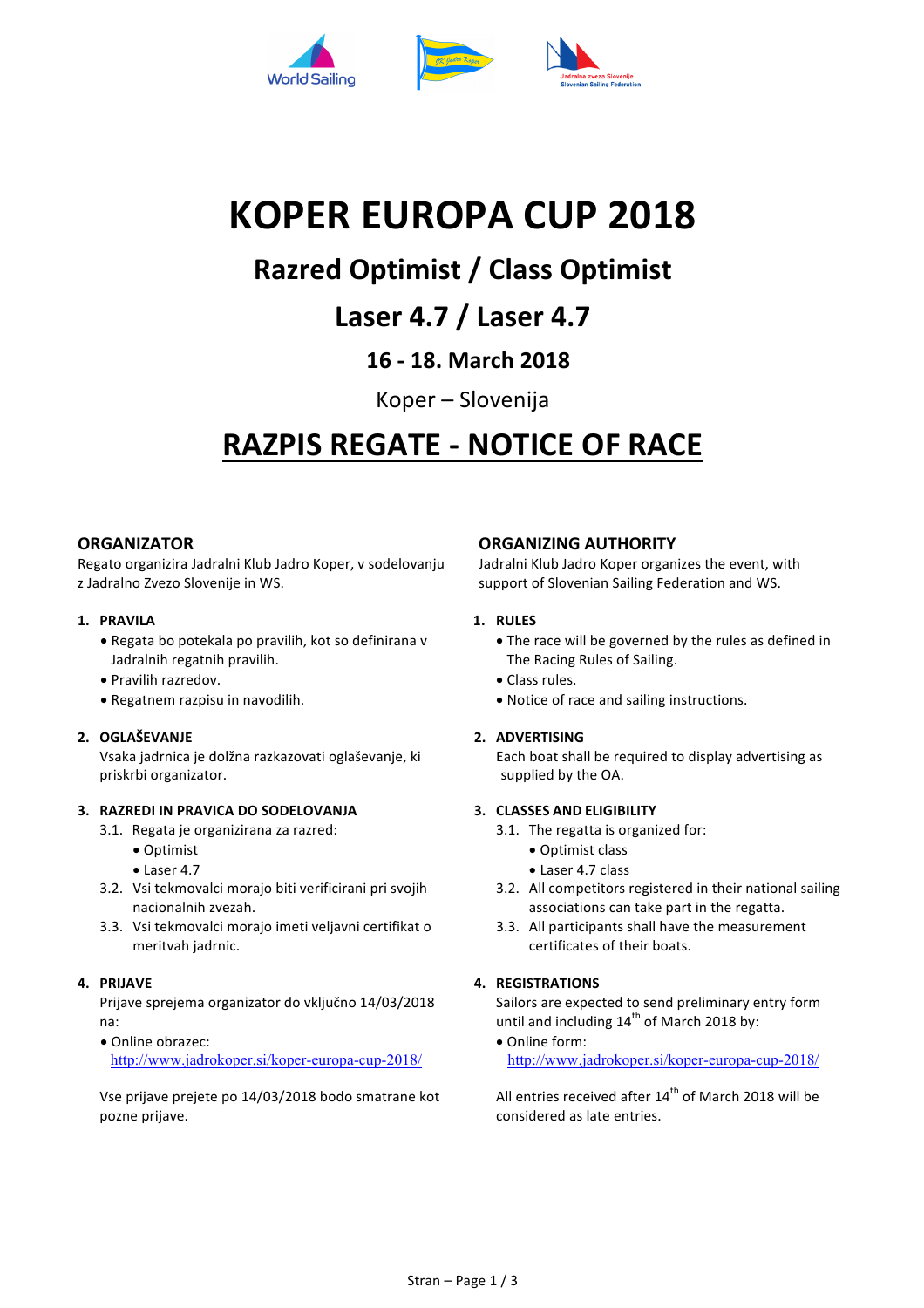

#### **5. ŠTARTNINA**

Redne prijave:  $\bullet$  30 FUR Pozne prijave: • 45 EUR

#### **6. RAZPORED**

| Datum  | Ura         | Opis             |
|--------|-------------|------------------|
| 16.03. | 07:30-09:00 | Prijave          |
| 16.03. | 11:00       | Jadranje         |
| 17.03. | 11:00       | Jadranje         |
| 18.03. | 11:00       | Jadranje         |
| 18.03. | Po regati   | Podelitev nagrad |

Opozorilni signal za prvi plov je vsak dan na programu ob 10:55.

Zadnji dan regate opozorilnega signala po 15:30 ne bo več.

#### **7. REGATNO POLJE**

Na prilogi A je prikazana lokacija regatnega pristanišča in regatnega polja. Regatno polje bo trapezoid.

#### **8. TOČKOVANJE**

- 8.1. Uporabljen bo sistem enostavnega točkovanja iz dodatka A.
- 8.2. Predvidenih je 9 plovov.
- 8.3. Regata bo veljavna, če bodo izpeljani trije plovi.
- 8.4. Če bodo izpeljani do trije plovi, bodo jadrničine točke za serijo enake vsoti vseh njenih točk po plovih.
- 8.5. Če bo izpeljanih od štiri do devet plovov, bodo jadrničine točke za serijo enake vsoti vseh njenih točk po plovih minus točke za njeno najslabšo uvrstitev.

#### **9. SPREMLJEVALNI ČOLNI**

Vodje ekip, trenerji in ostalo spremstvo morajo ostati izven območja, kjer jadrnice tekmujejo, vse od pripravljalnega signala, za razred, ki bo štartal prvi, pa dokler ne končajo plova ali vse jadrnice odstopijo, oz. regatni odbor ne signalizira odloženega plova, splošnega odpoklica, ali razveljavitve plova. Čolni regatnega odbora, bodo označeni z RUMENO zastavo.

#### **10. NAGRADE**

Kot navedeno v prilogi B.

#### **11. ODKLONITEV ODGOVORNOSTI**

Tekmovalci v celoti sodelujejo na lastno odgovornost. Organizator ne prevzema nobene odgovornosti za materialno škodo ali telesne poškodbe ali smrt, ki bi nastali v kakršnikoli zvezi z regato, bodisi pred regato, med njo ali po regati.

#### **12. ZAVAROVANJE**

Vsi tekmovalci morajo ob prijavi predložiti zavarovanje proti tretji osebi v višini ne manj kot 375.000 EUR.

#### **5. ENTRY FEE**

Normal entry:  $\bullet$  30 FUR Late entry: • 45 EUR 

#### **6. SCHEDULE**

| Date   | Time            | <b>Description</b> |
|--------|-----------------|--------------------|
| 16.03. | 07:30-09:00     | Registrations      |
| 16.03. | 11:00           | Sailing            |
| 17.03. | 11:00           | Sailing            |
| 18.03. | 11:00           | Sailing            |
| 18.03. | After the races | Prize giving       |
|        |                 | ceremony           |

The scheduled time of the warning signal for the first race each day is 10:55.

On the last day of the regatta no warning signal will be made after 15:30.

#### **7. RACING AREA**

Attachment A shows the location of the regatta harbor and racing area. The course to be sailed will be a trapezoid.

#### **8. SCORING**

- 8.1. Low Point Scoring System of Appendix A will apply.
- 8.2. 9 races are planned.
- 8.3. Three races are required to be completed to constitute a series.
- 8.4. When one to three races have been completed, a boat's series score will be the total of her race scores.
- 8.5. When from four to nine races have been completed, a boat's series score will be the total of her race scores excluding her worst score.

#### **9. SUPPORT BOATS**

Team leaders, coaches and other support personnel shall stay outside areas where boats are racing from the time of the preparatory signal for the first class until all boats have finished or retired or the race committee signals a postponement, general recall or abandonment. RC boats, will display a YELLOW flag.

#### **10. PRIZES**

As noticed in attachment B.

#### **11. DISCAIMER OF LIABILITY**

Competitors participate in the regatta entirely at their own risk. The Organizing Authority will not accept any liability for material damage or personal injury or death sustained in conjunction with or prior to, during, or after the regatta.

#### **12. INSURANCE**

All participants shall have valid third party liability insurance cover of not less than 375.000 EUR and are required to present evidence of insurance during registration.